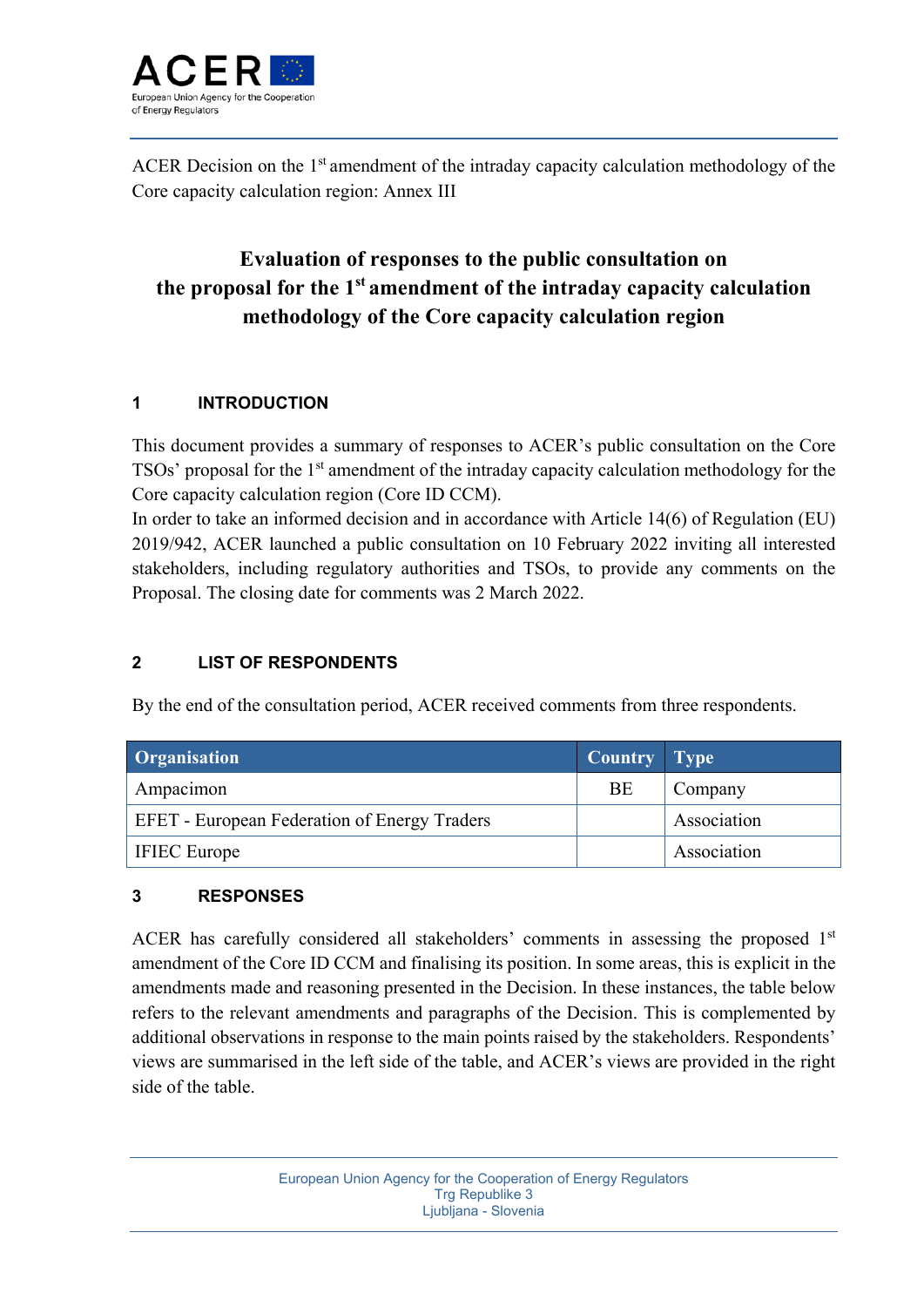

| <b>Respondents' views</b>                                                                                                                                                                                                             | <b>ACER</b> views                                                                                                                                                                                                                                                       |
|---------------------------------------------------------------------------------------------------------------------------------------------------------------------------------------------------------------------------------------|-------------------------------------------------------------------------------------------------------------------------------------------------------------------------------------------------------------------------------------------------------------------------|
| Ampacimon stressed the importance of consideration of dynamic line<br>rating (DLR) for defining the maximum admissible current during the<br>intraday capacity calculation. The key points of the stakeholder's view are<br>(quoted): | ACER generally agrees with the initiative for consideration of dynamic line<br>rating in order to provide flexible and optimal consideration of capacity of<br><b>Critical Network Elements.</b><br>Article 6 of the Core ID CCM ("Methodology for operational security |
| It is absolutely vital to keep item $2(a)$ ii. Dynamic limit, which means<br>a value per ID CC MTU reflecting the varying ambient conditions                                                                                          | limits") is not amended, and it recognised the dynamic limits under<br>paragraph $(2)(a)(ii)$ .                                                                                                                                                                         |
| from ACER's Decision 02/2019 for ID and DA under Article 6<br>Methodology for operational security limits, how the maximum<br>admissible current (Imax) shall be defined.                                                             | In paragraph 3, this Article further promotes gradual phasing out the use of<br>seasonal limits pursuant to paragraph $2(a)(i)$ and replace them with<br>dynamic limits pursuant to paragraph $2(a)(ii)$ , when the benefits are greater                                |
| To ensure MACZT targets are achieved in harmony with the ID and<br>$\bullet$<br>DA capacity calculation methodologies, rapid implementation of<br>grid capacity optimization techniques (like DLR) are important.                     | than the costs.                                                                                                                                                                                                                                                         |
| Benefits of solutions like DLR have been quantified by various<br>European consultancies and TSOs.                                                                                                                                    |                                                                                                                                                                                                                                                                         |
| For benefits to be captured in the ID and DA markets, forecast DLR,<br>$\bullet$<br>and wind cooling effect of transmission lines must be implemented.                                                                                |                                                                                                                                                                                                                                                                         |
| Rapid implementation will be guaranteed only if sound guidance and<br>$\bullet$<br>tracking of implementation is provided by NRAs.                                                                                                    |                                                                                                                                                                                                                                                                         |
| NRAs working together with TSOs to create progressive incentives<br>can stimulate proactive TSO behavior that accelerates adoption of<br>grid capacity optimization techniques (like DLR)                                             |                                                                                                                                                                                                                                                                         |
| IFIEC's position is (quoted):                                                                                                                                                                                                         | ACER acknowledges the IFIEC's position and stresses that eventual                                                                                                                                                                                                       |
| IFIEC Europe is in favour of improving market functioning, including in<br>the intraday market, but not at the detriment of cross-border capacity                                                                                     | reservation of the capacity from earlier time frames to be aoffered at<br>intraday level is neither considered nor is in the scope of the Core ID CCM.                                                                                                                  |
| being given in the forward and day-ahead markets (no withholding of<br>capacity that might then remain unused, but rather make more capacity                                                                                          | Further on, the 1 <sup>st</sup> amendment of the Core ID CCM is focused on the<br>treatment of the leftovers of the capacity after the Single Day Ahead<br>Coupling (SDAC) in the transition period, i.e. in the first year of the                                      |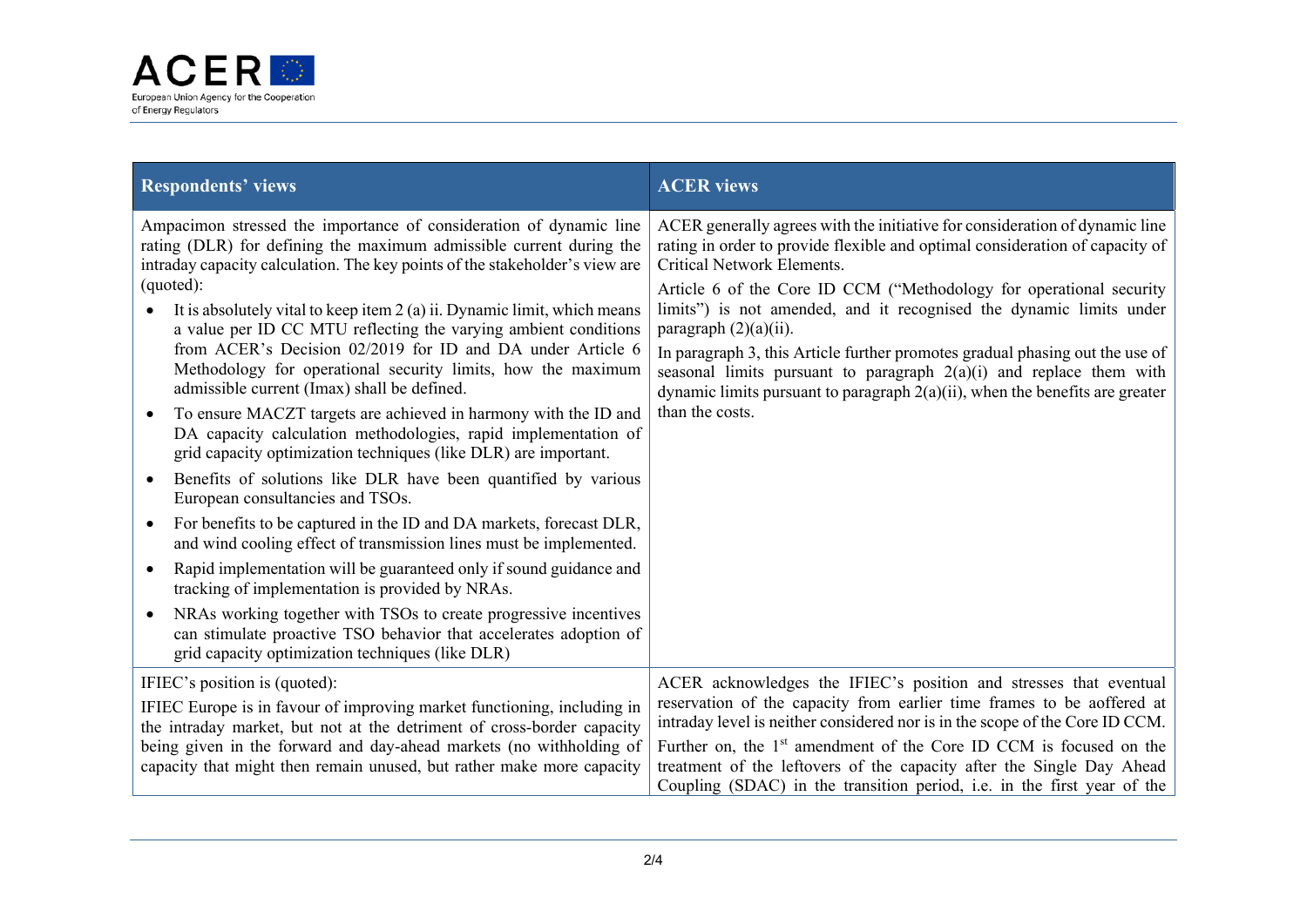

| <b>Respondents' views</b>                                                                                                                                                                                                                                                                                                                                                                                                                                                                                                                                                                                                                                                                                                                                                                                                                                                                                                                                                                                                                                                                                                                                                                                                                                                                                                                                                                                                                                                                                                                               | <b>ACER</b> views                                                                                                                                                                                                                                                                                                                                                                                                                                                                                                                                                                                                                                                                                                                                                                                                                                                                                                                                                                                                                                                                                                                                                                                                                                                                                                                                                                                                                                                                                                                                                                                   |
|---------------------------------------------------------------------------------------------------------------------------------------------------------------------------------------------------------------------------------------------------------------------------------------------------------------------------------------------------------------------------------------------------------------------------------------------------------------------------------------------------------------------------------------------------------------------------------------------------------------------------------------------------------------------------------------------------------------------------------------------------------------------------------------------------------------------------------------------------------------------------------------------------------------------------------------------------------------------------------------------------------------------------------------------------------------------------------------------------------------------------------------------------------------------------------------------------------------------------------------------------------------------------------------------------------------------------------------------------------------------------------------------------------------------------------------------------------------------------------------------------------------------------------------------------------|-----------------------------------------------------------------------------------------------------------------------------------------------------------------------------------------------------------------------------------------------------------------------------------------------------------------------------------------------------------------------------------------------------------------------------------------------------------------------------------------------------------------------------------------------------------------------------------------------------------------------------------------------------------------------------------------------------------------------------------------------------------------------------------------------------------------------------------------------------------------------------------------------------------------------------------------------------------------------------------------------------------------------------------------------------------------------------------------------------------------------------------------------------------------------------------------------------------------------------------------------------------------------------------------------------------------------------------------------------------------------------------------------------------------------------------------------------------------------------------------------------------------------------------------------------------------------------------------------------|
| available closer to realtime through less uncertainty and thus smaller<br>security margins for TSOs).                                                                                                                                                                                                                                                                                                                                                                                                                                                                                                                                                                                                                                                                                                                                                                                                                                                                                                                                                                                                                                                                                                                                                                                                                                                                                                                                                                                                                                                   | implementation of Core ID CCM. Further measures for enabling higher<br>level of available intraday capacities including treatment of security<br>margins are expected to be tackled by the Core TSOs in the forthcoming<br>2 <sup>nd</sup> amendment of the Core ID CCM.                                                                                                                                                                                                                                                                                                                                                                                                                                                                                                                                                                                                                                                                                                                                                                                                                                                                                                                                                                                                                                                                                                                                                                                                                                                                                                                            |
| EFET welcomed the optimisation-based calculation in behind the<br>Extended LTA inclusion (ELI) approach. They have been concerned<br>about the possibility for simultaneous application of two LTA inclusion<br>approaches in the different phases of intraday capacity update or<br>calculation, and would omit the previous iterative LTA inclusion<br>approach. They have also been concerned about the proper<br>implementation of the ATC extraction algorithm in order to minimise the<br>occurrence of zero values of ATC.<br>EFET stresses the following particular elements of ELI process (quoted):<br>1. Having 2 solution models simultaneously (iterative $\&$ ELI) is not<br>ideal since the results may differ substantially. In principle, the virgin<br>& LTA domains are always available (under the target solution), so<br>there should be no need to keep the old iterative search, even in<br>fallback mode.<br>We welcome the initiative to move to an optimization-based<br>2.<br>calculation. It is more transparent and provides more robustness to the<br>results than the iterative method which was path-dependent (based on<br>how the ATC margin is incremented, one could end up with diverging<br>ID ATC domain shapes).<br>Switching to an optimization problem clearly reduces the complexity<br>3.<br>of the ATC calculation process (both on TSOs & participant side)<br>since there is no need to recompute a modified final domain (convex<br>hull) anymore. This becomes even more true with the integration of | ACER underlines that the 1 <sup>st</sup> amendment of the Core ID CCM is<br>$1_{\cdot}$<br>focused on the treatment of the leftovers of the capacity after SDAC in<br>the transition period, i.e. in the first year of the implementation of the<br>Core ID CCM. In this period there will be either the application of ELI<br>approach or the application of the iterative approach (depending on the<br>applied approach at the Core DA CCM), and no simultaneous<br>application of both, as further phases of Core ID CCM will not be<br>implemented yet. The Core ID CCM is organised in a way that there<br>are separate provision valid for the transition period, and the ones after<br>the transition period, within which there is no mixture of iterative and<br>ELI approaches in different phases of ID CCM. Further amendments<br>of organisation of Core ID CCM with respect the ATC extraction<br>method may be introduced by the Core TSOs in the forthcoming 2 <sup>nd</sup><br>amendment of the Core ID CCM.<br>2,3. The choice of optimisation-based ATC extraction at ID time frame is<br>unavoidable in case that the corresponding optimisation-based LTA<br>inclusion is applied at the DA time frame.<br>Alpha is an optimisation variable that (at both DA ELI and at ELI-<br>4.<br>based ID ATC extraction) determines the ratio of usage of the two<br>domains: the flow-based domain and the LTA domain.<br>However, the application of alpha factor is different at the DA level<br>and for the optimisation-based ATC extraction with LTA inclusion on<br>the ID CCM: |
| Core.                                                                                                                                                                                                                                                                                                                                                                                                                                                                                                                                                                                                                                                                                                                                                                                                                                                                                                                                                                                                                                                                                                                                                                                                                                                                                                                                                                                                                                                                                                                                                   |                                                                                                                                                                                                                                                                                                                                                                                                                                                                                                                                                                                                                                                                                                                                                                                                                                                                                                                                                                                                                                                                                                                                                                                                                                                                                                                                                                                                                                                                                                                                                                                                     |